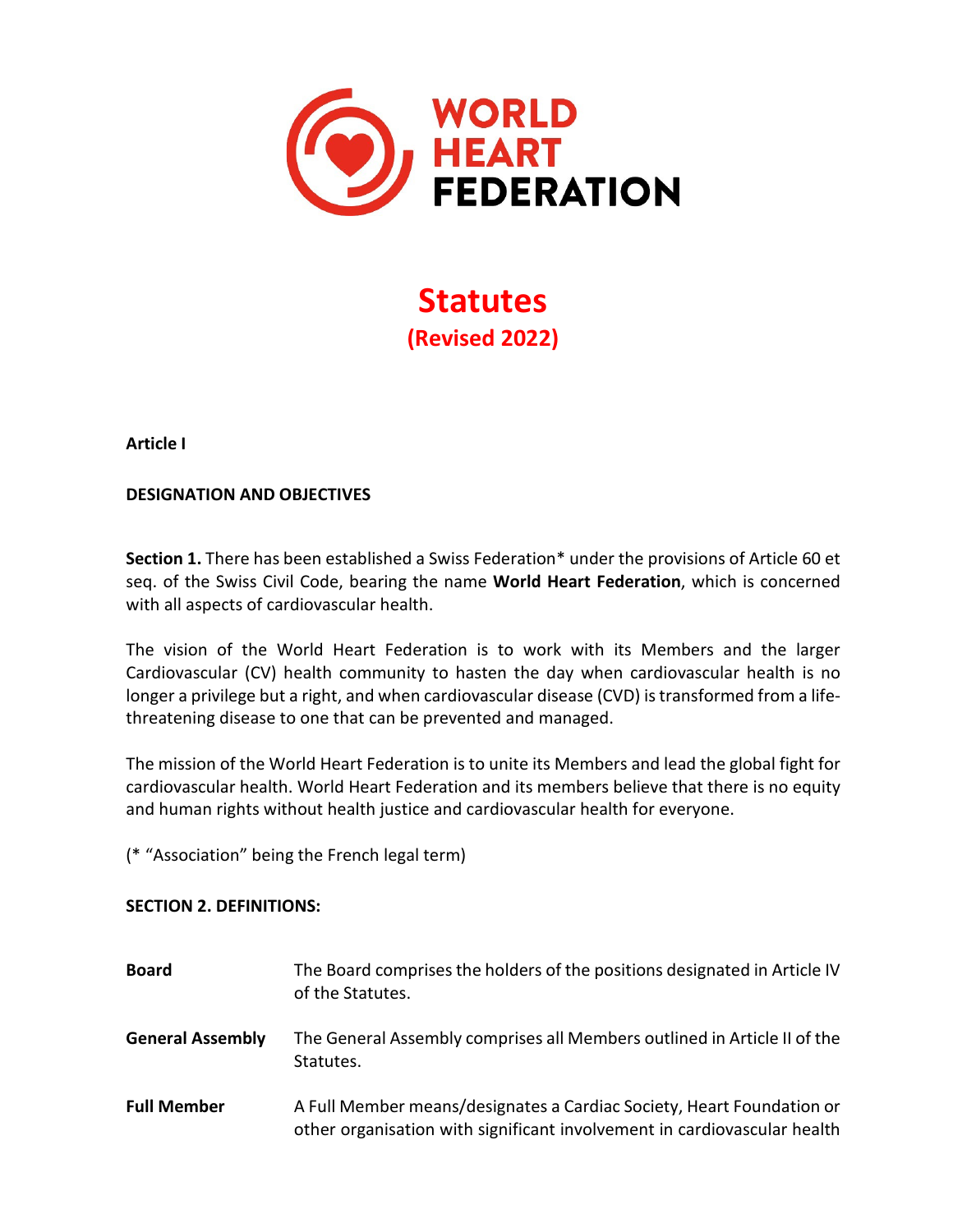that applies for membership and meets the eligibility criteria for full membership.

- **Associate Member** An Associate Member means/designates an organisation working towards cardiovascular health without necessarily being its sole aim, and which is neither a Full Member nor an Affiliate Member.
- **Affiliate Member** An Affiliate Member means/designates a national/local patient organisation related to cardiovascular disease, with no paid fixed staff and lead by a non-medical person.

#### **Associate Individual Member**

An Associate Individual Member is an individual who applies for membership from a country where Full membership is not possible.

- **Continental Member** A Continental Member is a Continental Cardiac Society or Heart Foundation/network which is a group of Cardiac Societies or heart Foundations from one of the following continental groupings of countries (Europe, the Americas, Africa and Asia Pacific).
- **Partner** Partners are those Members who wish to provide additional investment in the Federation's core mission in accordance with the Federation's Board- approved Partnership Model.
- **Strategic Partner** Strategic Partners are those Members who invest at the highest level of the Federation's Partnership Model.
- **Cardiac Society** Cardiac Societies are not for profit professional organizations active in the field of cardiovascular health, intended to represent health care providers, focusing on medical practice, training, education, research, development of guidelines, and issues related to the practice of medicine in their geographic environment. They might also be involved in advocacy, policy and public awareness. Members, and the representative leadership is traditionally composed of practicing medical professionals, mostly cardiologists.
- **Heart Foundations** Heart Foundations are not for profit non-governmental organizations active in the field of cardiovascular health, established for public benefit and substantially community-focused rather than practitioner focused, with a meaningful patient and public involvement. They are usually involved in patient awareness, fundraising from public and private donators to support research programmes, policy and advocacy. The structure and governance can be very variable, depending on the national legislation, economic or cultural environment and the leadership may include medical and non-medical members.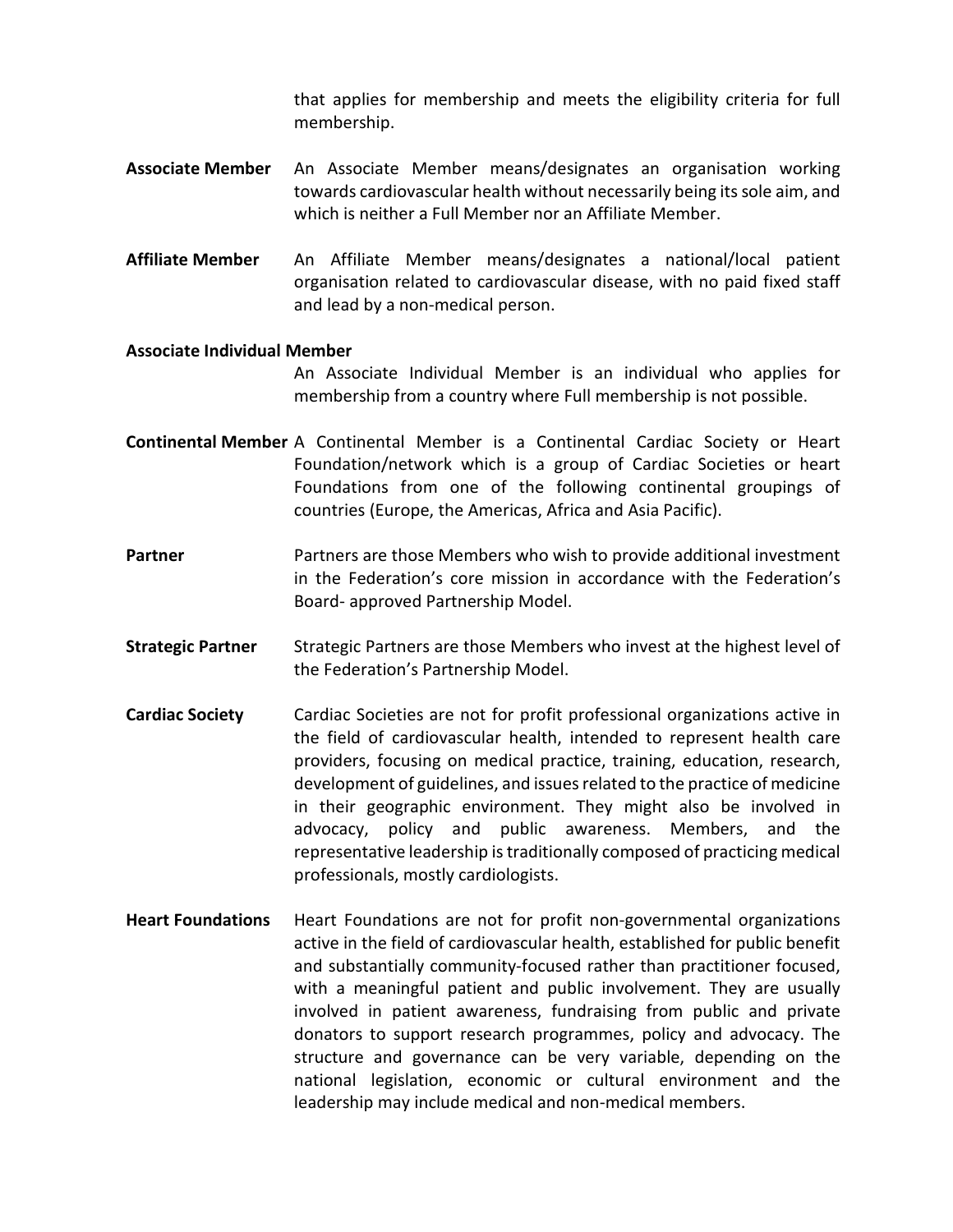**Section 3**. The duration of the Federation is undetermined.

**Section 4.** The Federation shall maintain its International Headquarters in Geneva, Switzerland. The Federation may maintain such other offices in such place or places within or without Switzerland as the Board may determine.

### **Article II**

### **MEMBERS**

**Section 1.** Full membership will be open to:

(a) established national Cardiac Societies, or national Heart Foundations, and

(b) other organisations significantly involved in cardiovascular health known to the Federation for at least two years through Associate Membership or another affiliation,

and in all cases subject to the following eligibility criteria:

(i) being supportive of the Federation's objectives,

(ii) being established with at least two year's annual accounts, and

(iii) not being associated in any way to companies or organisations which have a detrimental impact on public health (in particular tobacco, alcohol or firearms).

Continental Member will be entitled to membership as specified in Section 3 of this Article.

**Section 2.** Each Full Member will have one vote, electronically or by ballot, and also one representative to the General Assembly. The name and position of that representative in the Member organization must be advised in writing to the Chief Executive Officer at least 30 days before the General Assembly.

**Section 3.** Each Continental Cardiac Society and Heart Foundation may be admitted to membership, shall have one representative each and shall have one vote and shall be known as a Continental Member.

**Section 4.** Application for membership under Sections 1 and 3 of this Article shall be made in writing to the International Headquarters; applications will involve an application form, a letter of motivation from the applicant's board, the applicant's legal statutes as well as its last set of annual accounts. The Board has the authority to admit the Members.

**Section 5.** Other organisations working towards cardiovascular health, may be invited by, or may apply to, the Board for membership as an Associate Member or Affiliate Member of the Federation

The Board shall review the application for compliance with the criteria and either accept or deny the application.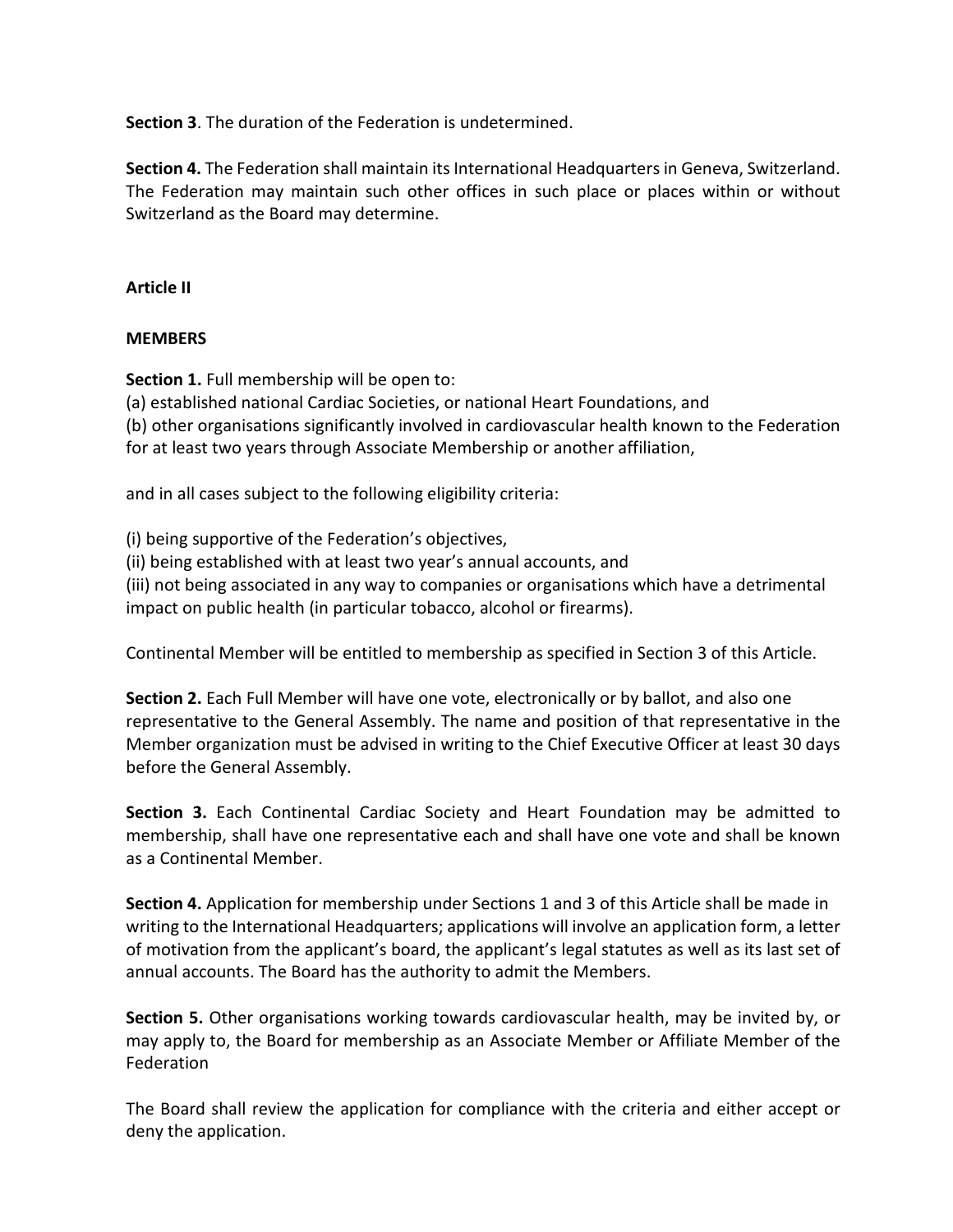Associate and Affiliate Members may attend the General Assembly but shall not be entitled to vote.

**Section 6.** The Board may admit Individual Associate Members from countries where conditions make full membership impossible. Application for Individual Associate Membership is to be made in writing to the International Headquarters, accompanied by an explanation and supported by letters of recommendation from two individuals active in a Cardiac Society or Heart Foundation. The admission of Individual Associate Members is subject to ratification by the Board. Such a membership carries no vote in the General Assembly. If in the future a full membership is created in a country where an Individual Associate Member resides, the individual membership must then be regularised as outlined in Section 2 of this Article.

**Section 7.** A Member may resign at any time by letter addressed to the International Headquarters at least six months before the end of the fiscal year.

**Section 8.** The Board may put an end to a Member's membership for good cause. The International Headquarters shall notify the Member involved of the decision and the reasons thereof. A Member so suspended may appeal the decision to the Board by registered letter addressed to the President within thirty days prior to the next meeting of the Board.

**Section 9.** Members will be required to pay an annual membership fee. Non-payment of membership fees will entail the loss of voting rights and all other privileges of Members at the end of the calendar year for which the fees are due.

Non-payment of fees for longer than one year or a Member's activity against the principles of membership in the Federation (e.g. accepting funding from the tobacco industry) may result in termination of membership. In such circumstances a letter will be sent to the Member on behalf of the Federation's Board, according to which their membership will be terminated if no response has been received from the Member within one month to work out a satisfactory resolution. The International Headquarters may then notify the Member involved of the termination and the reasons thereof.

Applications for reinstatement of membership terminated for non-payment of membership fees must be accompanied by payment of the arrears of fees leading to termination and the appropriate fee for the calendar year for which reinstatement is requested.

# **Article III**

# **THE GENERAL ASSEMBLY**

**Section 1.** The General Assembly shall consist of all the Members outlined in Article II, Sections 1, 2, and 3.

**Section 2.** The General Assembly has the following responsibilities: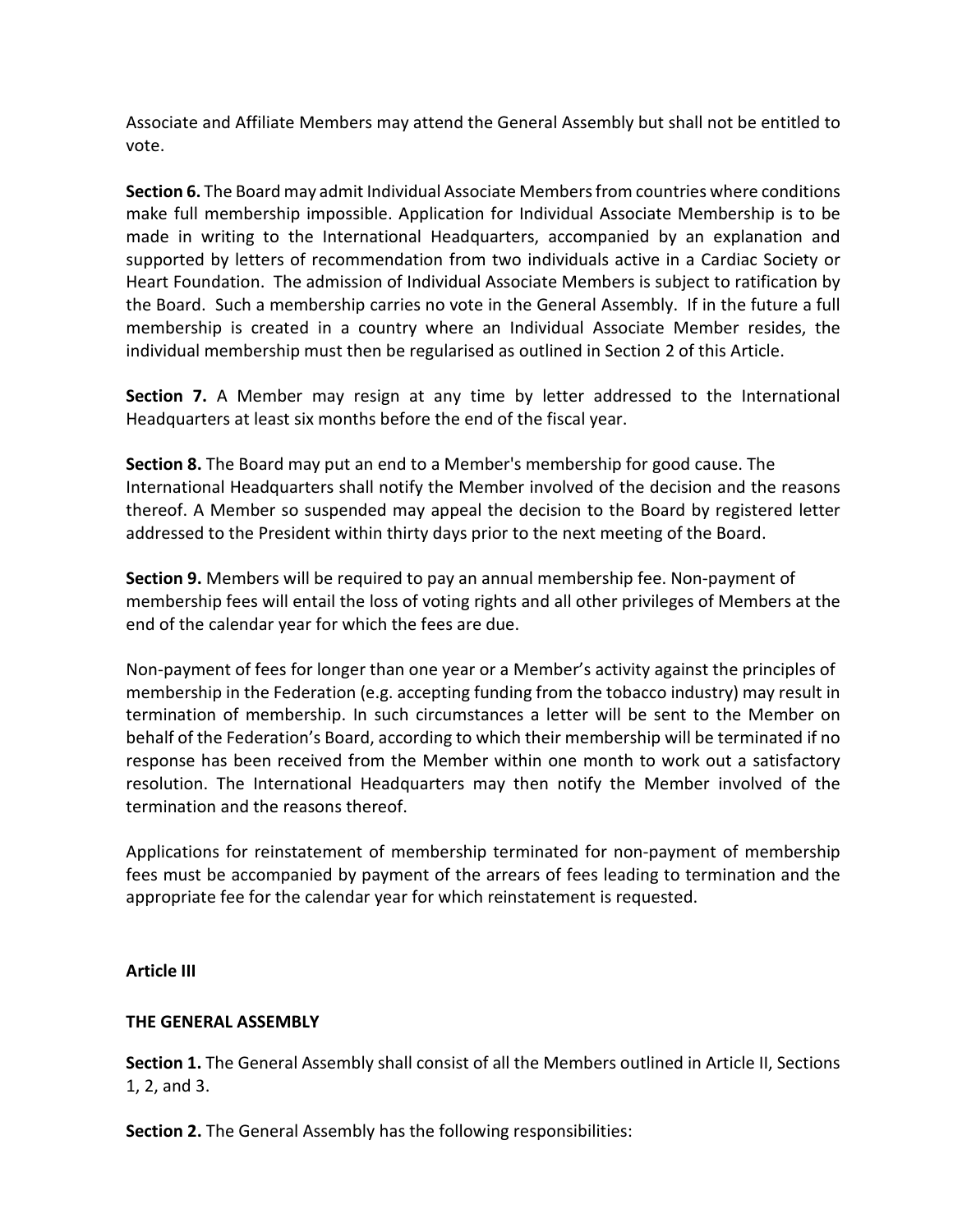- a. Adopt and amend the Statutes.
- b. Elect the President-Elect, Vice-President-Elect, Treasurer, and a maximum of 6 additional Board members as set out in these Statutes
- c. Ratify the basic principle to be used by the Board in determining the scale of membership fees, within the limits set out in Article IX, Section 3.
- d. Review and approve the reports submitted by the Board.
- e. Review the annual accounts audited by a recognised firm.
- f. Decide upon the dissolution of the Federation.

**Section 3.** Meetings of the General Assembly shall be held at least every two years at such times and at such places as shall be designated by the Board and/or the General Assembly. Those Members unable to be represented in person may register in writing with the Chief Executive Officer in Geneva no later than 30 days prior to the meeting their intention to appoint as a proxy the President or such other person who is the official accredited representative of another Full Member. Such notice may give specific voting instructions to the proxy or empower the proxy to act on their behalf as they see fit. If permitted, members should also be able to join the General Assembly virtually (sound and vision), subject to the board ensuring their complete participation to the debates and votes.

Meetings of the General Assembly may also take place fully virtually (sound and vision) at such time as shall be designated by the Board and/or the General Assembly. In that case, proxy appointment is not possible. Voting shall take place during the meeting by show of hands or secret ballot as per the General Assembly's decision and the modalities thereof to be ensured by the Board.

**Section 4.** Special meetings of the General Assembly shall be called by the President or Vice-President by resolution of the Board, or upon written petitions signed by one-fifth of the voting Members, addressed to the Board, to be held at such time and such place, or virtually (sound and vision), as shall be designated in the notice of any such special meeting. The General Assembly shall have the power to take binding action in the absence of a meeting provided that a quorum of the Members of the General Assembly shall have concurred in writing with such action and provided that notice of the proposed action has been given to all Members of the General Assembly at least thirty days in advance.

**Section 5.** Notice of the time and place of all meetings of the General Assembly shall be given in writing to each Member at least 90 days prior to the meeting. The agenda is determined by the President. Members may submit to International Headquarters in Geneva items to be considered for inclusion on the agenda. Such submissions must be received at least 60 days prior to the meeting. The Chief Executive Officer, at least 40 days before the General Assembly, will send to all Members the finalised agenda together with any notices of motions to be voted upon by the General Assembly.

**Section 6.** A quorum of the General Assembly shall consist of one-third of all the voting Members who are present in person or are represented by proxies, or have voted electronically. An absolute majority of the vote of the voting Members listed above as constituting a quorum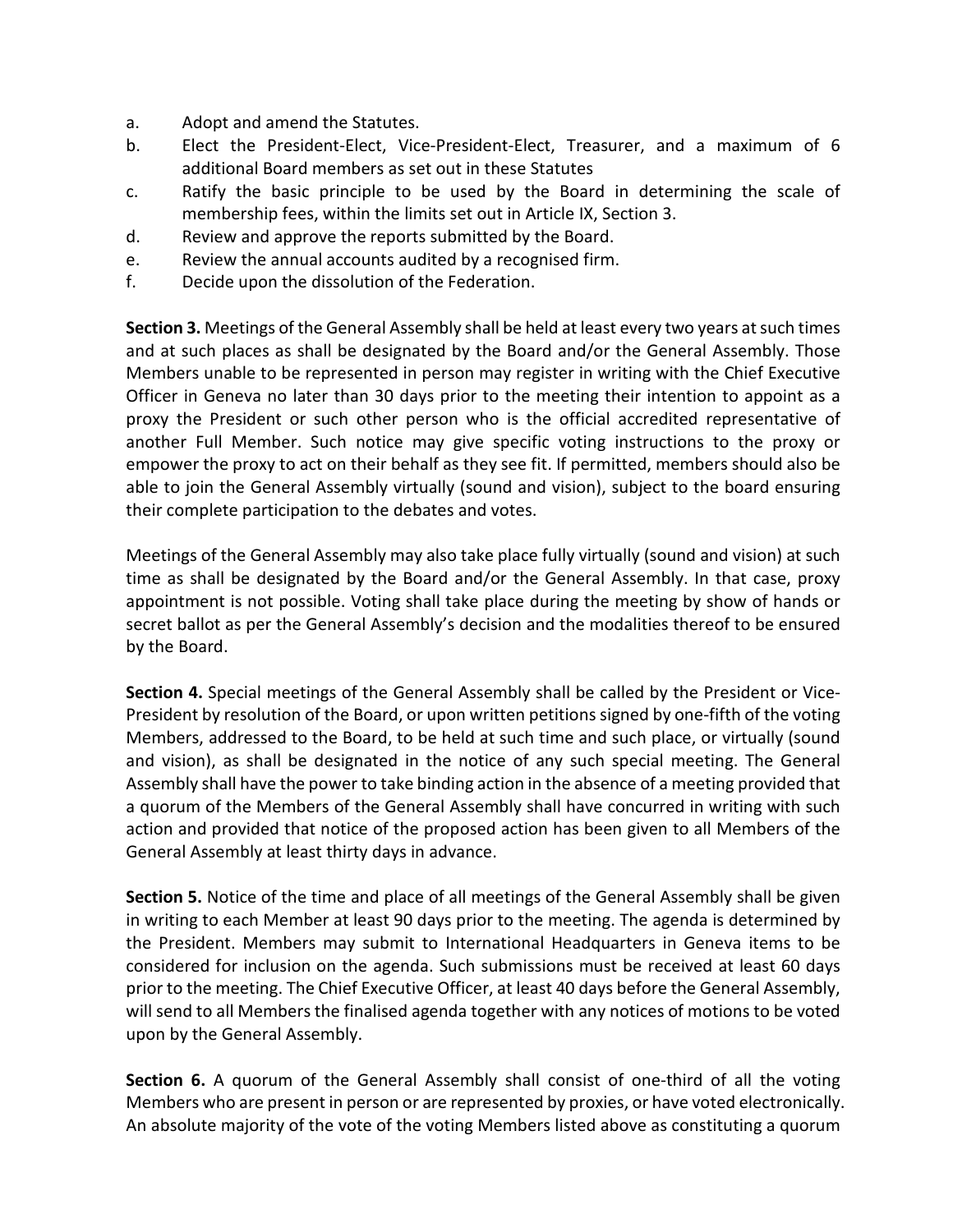shall decide any question, except where resolutions without notice are introduced. A twothirds majority of the voting Members is required to pass such resolutions. No annual meeting shall be held or deemed invalid, and no resolutions passed at any such meeting shall be open to challenge because any notice given is incomplete or is not received by any person entitled to receive notice or because any notice was not received within the timeframe specified in Sections 4 & 5 of Article III or because of any alleged irregularity in the procedure(s) at such meeting.

### **Article IV**

### **THE BOARD**

**Section 1.** The Board shall be responsible for governance, the development of a strategic plan and the implementation of the policies and procedures approved by the Board of the Federation (the "Policies and procedures") and it shall have oversight over the funds and property of the Federation. The Board shall designate the person(s) binding the Federation as to third parties and giving authority to sign individually or jointly on behalf of the Federation.

**Section 2.** The Board shall meet at least two times per year.

**Section 3.** The members of the Board, each having the right to vote individually unless provided otherwise, will comprise:

- President
- Vice-President
- President Elect
- Vice-President Elect
- Past President
- Treasurer
- One representative from each Strategic Partner
- Editor of Global Heart (observer, without voting rights)
- Chair of the Science committee (observer, without voting rights)
- Chair of the Advocacy committee (observer, without voting rights)
- Chief Executive Officer (ex officio, without voting rights)

A maximum of six At Large members representing a range of skills and geographies. Mandates are two years, renewable once. The Nominating Committee should attempt to put forward candidates to achieve a representative balance between the proportion of Cardiac Societies and Heart Foundations which are Full Members. The Committee should seek the view of a sitting At Large Board member at the end of the first 2 years whether they wish to be considered for a further 2-year term. If they agree, the Nominating Committee should put them forward as a candidate for the next term along with other suitable candidates.

Board members shall be drawn from either the Cardiac Societies or the Heart Foundations.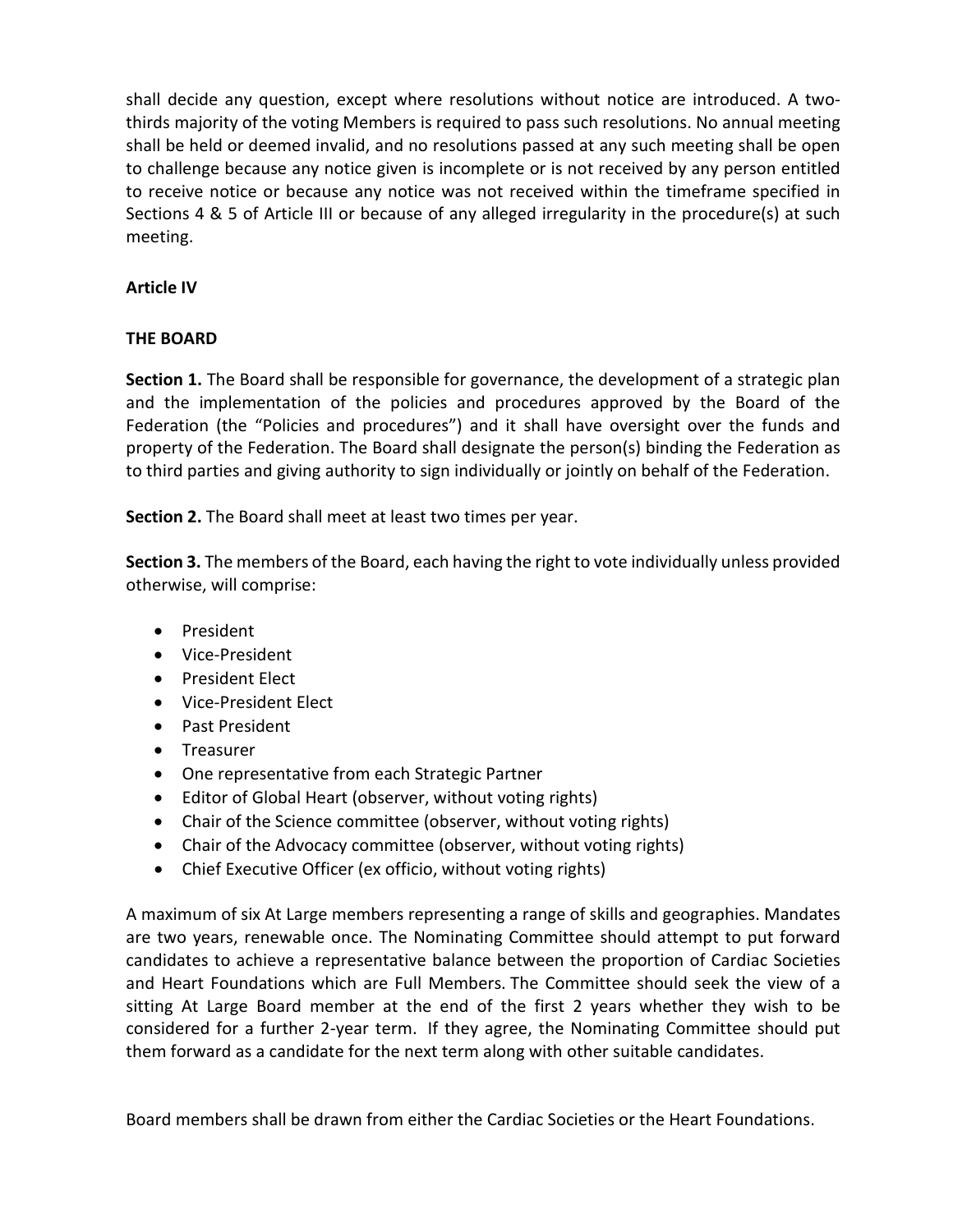When selecting suitable candidates, the Nominating Committee shall ensure a balanced and diverse representation of Board members, in particular in terms of professional skills, geographical origins and locations, personal backgrounds (including gender) and affiliations to Cardiac Societies and Heart Foundations.

The number of Strategic Partners on the Board should not be limited, however should not exceed the number of elected members at large,

The Board shall have the discretion to appoint up to three additional Board members as it sees fit where it considers they will bring needed expertise. Such appointed members' terms may not exceed two years, renewable once. The President shall serve a total term of office of six years including the "elect" and "past" periods. The Vice-President shall serve a total term of four years including the "elect" period. All other members of the Board, except the Chief Executive Officer, shall serve a maximum term of four years in any one Board position. In case of a vacancy or extended absence in the Board, the Board may appoint a new Member to fill the vacancy for the remaining term of the post vacated.

Board Members with Strategic Partner status, if any, shall serve for two years, renewable term and representative may not be temporary substituted. Strategic Partners' representatives, if any, shall serve for two years, their term shall be renewable as long as the relevant Strategic partner status remains. In case of a vacancy, the Strategic partner shall designate a new representative.

The Board may unilaterally terminate any Board member's mandate by a 2/3 vote to a Board member in the following cases:

- The Board member does not participate to Board meetings and committed activities without having a valid reason nor being excused by the President.
- The Board member's activities or declarations outside their WHF role are incompatible with the WHF principles.

Any exception to these limitations of terms of office can only be enacted by the General Assembly.

**Section 4.** A quorum of the Board shall consist of a majority of its members. An absolute majority of the vote of the members present shall decide any question unless a different vote is required by law or by the Federation's Statutes.

The Chief Executive Officer is a Board Member, however, he/she acts in an advisory capacity only.

**Section 5.** The Board shall have the power to take binding action in the absence of a meeting provided that a quorum of the members of the Board shall have concurred in writing with such action and provided that notice of the proposed action has been given to all members of the Board at least ten days in advance.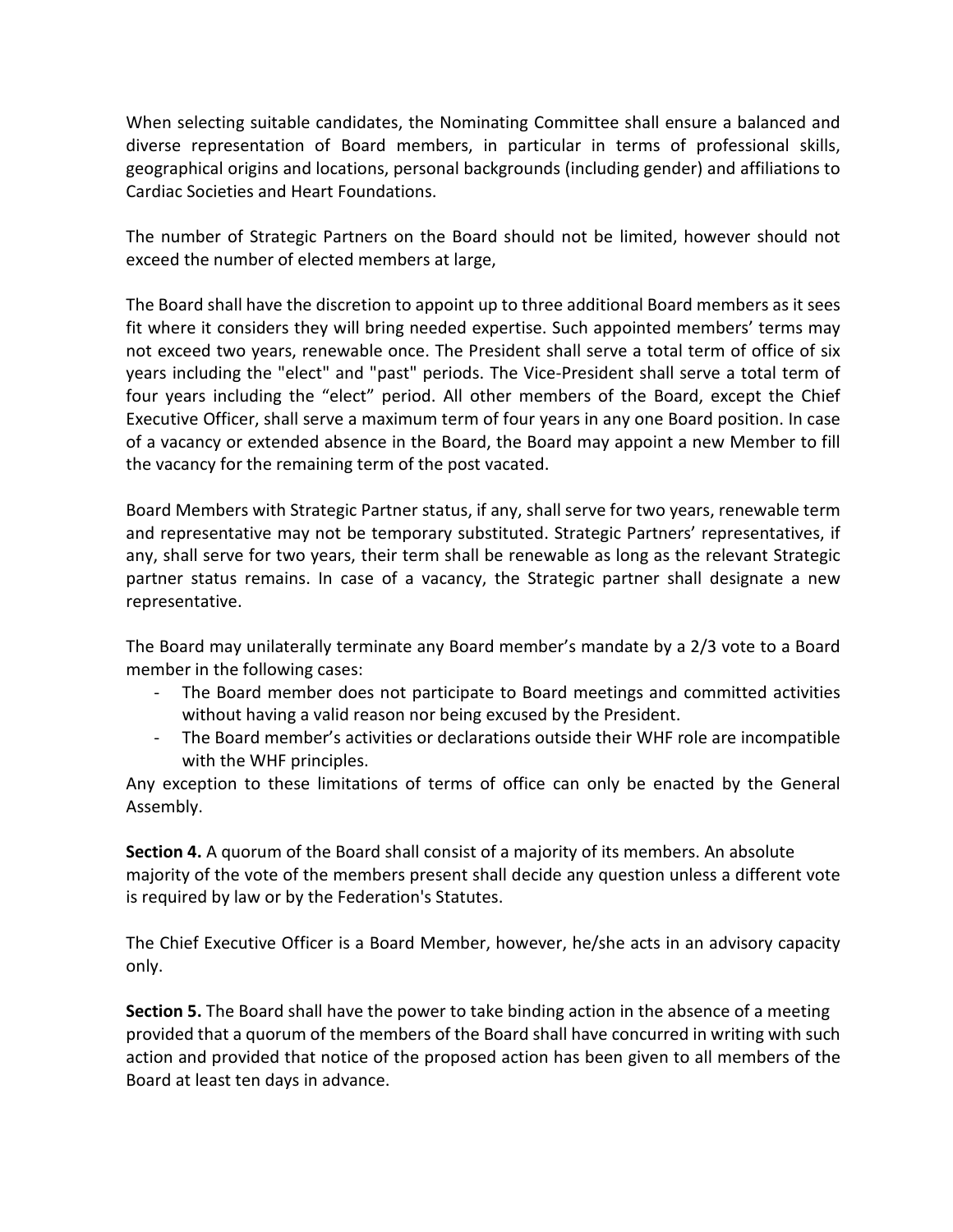The Board has the power and authority to delegate issues to sub-committees of the Board and to empower those sub-committees to act on its behalf.

For the purposes of these Statutes the contemporaneous linking together by simultaneous audio or audio and visual means of a number of the members of the Board or any other committee of the Federation, no less than the quorum, shall be deemed to constitute a meeting of the Board or that committee and all the provisions in this constitution as to meetings of the Board and committees shall apply to such meetings by audio or audio visual link so long as the following conditions are met:

- a. All the Board or Committee members for the time being entitled to receive notice of a meeting shall be entitled to notice of such a meeting and to be linked by such means for the purposes of such meeting. Notice of any such meeting may be given by audio or audio and visual means;
- b. Each of the Board or Committee members taking part in such a meeting must be able to hear each of the other Board or Committee members taking part at the commencement of the meeting;
- c. At the commencement of the meeting each Board or Committee member must acknowledge his or her presence to all the other Board Members taking part;
- d. A Board or Committee member may not leave the meeting by disconnecting unless he or she has previously obtained the express consent of the Chairperson of the meeting and a Board or Committee member shall be conclusively presumed to have been present and to have formed part of the quorum at all times during such a meeting unless he or she has previously obtained the express consent of the Chairperson to leave the meeting as aforesaid;
- e. Board members are expected to participate in all meets of the Board except when formally excused by the President.

A minute of the proceedings at such meeting by audio or audio and visual link shall be sufficient evidence of such proceedings and of the observance of all necessary formalities if certified at a subsequent meeting as a correct minute by those present at the meeting.

**Section 6**. Board members, including those with observer status if any, except those acting in an advisor y capacity only (such as the Chief Executive Officer), serve on an unpaid basis and may only claim reimbursement of their effective expenses and travel costs. Possible attendance fees may not exceed those paid for official commissions.

# **Article V**

### **OTHER BODIES OF THE FEDERATION**

**Section 1.** The Board may appoint other bodies as defined in the Policies and Procedures.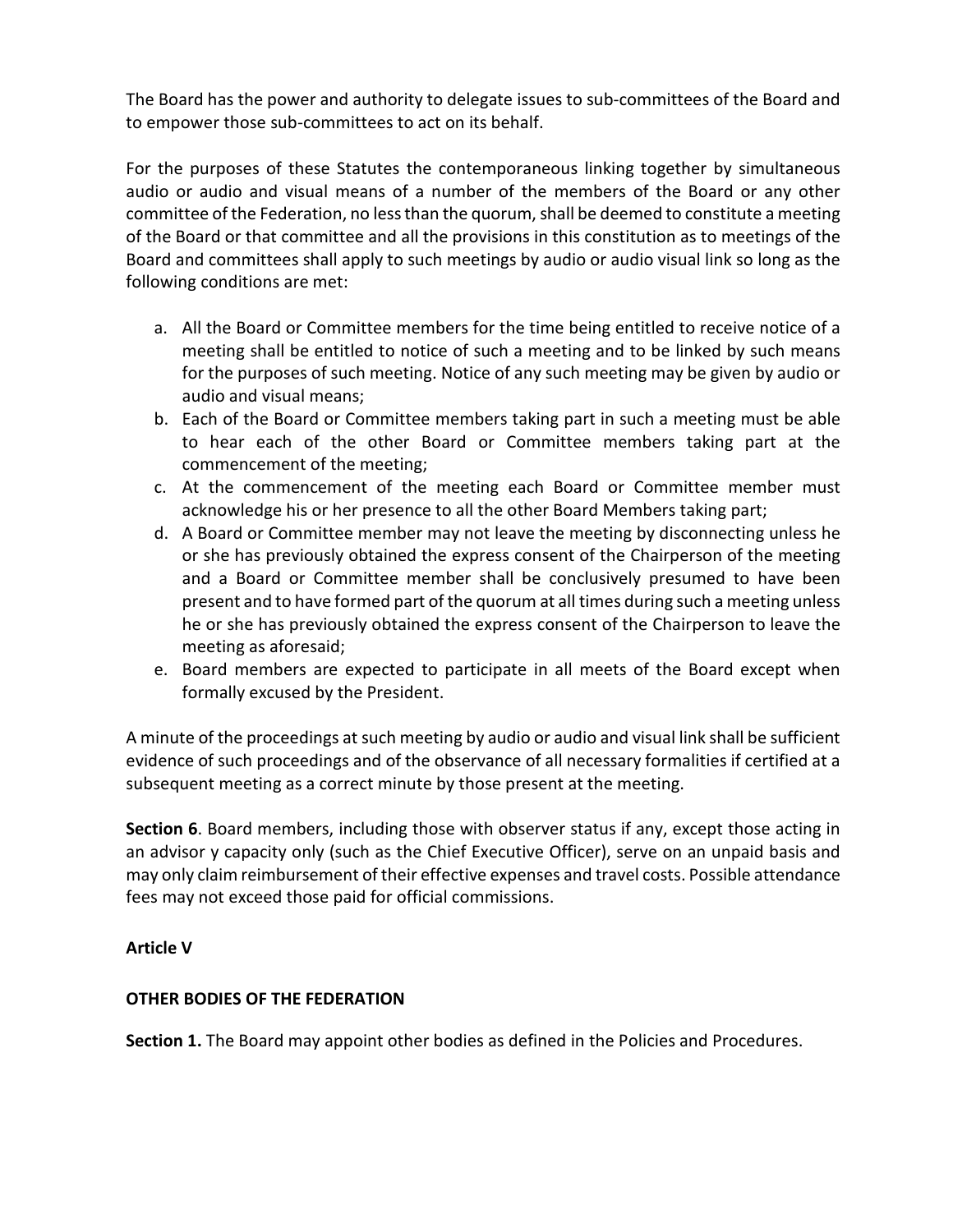#### **Article VI**

### **OFFICERS**

**Section 1.** The Officers of the Federation shall be the President, the Vice-President and the Treasurer.

**Section 2.** The President and the Vice-President shall serve a term of two years. All other Officers shall serve a maximum term of four years.

**Section 3**. Vacancies among the Officers may be temporarily filled at any meeting of the Board.

**Section 4.** The President Elect may be designated to preside at the General Assembly in the absence of the President and to perform such other duties as may be appropriate.

### **Article VII**

### **FUNCTIONS AND DUTIES OF OFFICERS**

**Section 1.** The President shall be Chairperson of the Board and of the Executive Committee. The President shall preside at all meetings of the General Assembly of the Federation. The President shall have a casting vote at Board meetings where there is an equality of votes on a matter. The President, together with the CEO, may make and sign in the name of the Federation contracts, obligations and instruments in the ordinary course of business and other contracts, obligations and instruments when authorised by the Board.

The President shall be nominated by the Nominating Committee upon possible recommendations by Cardiac Societies or Heart Foundations, but should have the necessary scientific knowledge to be the WHF public spokesperson, to give scientific presentations or respond to media interviews. The President shall in particular represent WHF to any Member's congress and other public events when invited.

The President shall be a member of all Committees and Boards of the Federation unless the Board by resolution specifies otherwise. The President shall have been previously involved with the Federation, such as having served on the Board, in a Committee, a working group or project. The President shall have the power to delegate any appropriate duties to any other officer of the Federation. The President shall have such other powers and duties as may from time to time be assigned by the Board.

**Section 2.** The Vice-President shall be a member of all Committees and Boards of the Federation, including the Executive Committee, unless the Board by resolution specifies otherwise. The Vice-President shall be nominated by the Nominating Committee upon possible recommendations by Cardiac Societies or Heart Foundations, but should have the necessary complementary skills to the President, in areas such as business, administration, legal, communication, advocacy, and finances.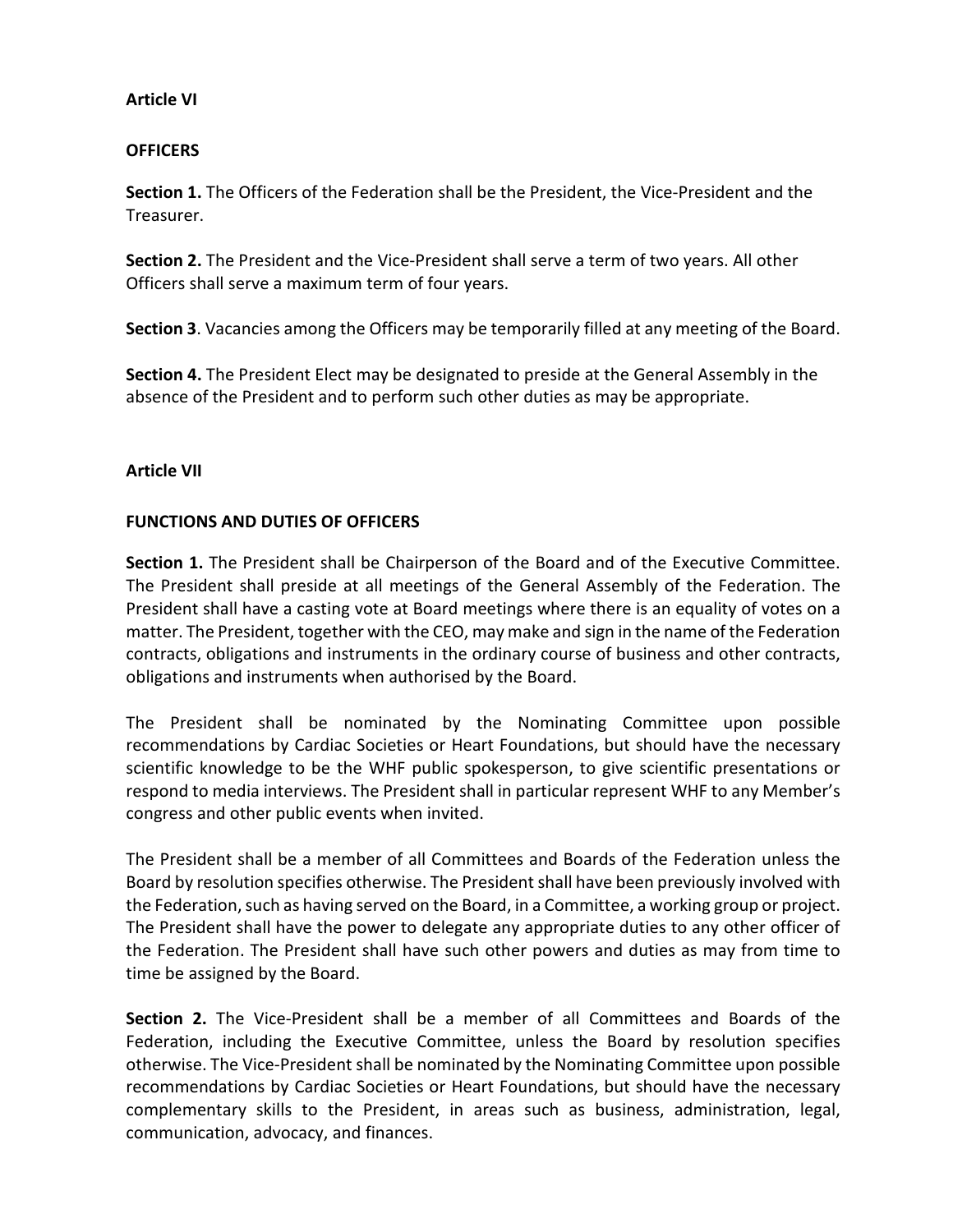The Vice-President should be in particular responsible for Membership and Governance including revision of the statutes, policies and technical processes, ensuring consistency among all the bodies of the WHF.

The Vice-President shall ensure that the records of the Federation and the minutes of all meetings of the General Assembly and the Board are maintained. The Vice-President shall give notice of all meetings as required by the Statutes and shall be responsible for arranging the General Assembly, without prejudice to the President's prerogatives. The Vice-President shall receive and process applications for membership and notices of resignation and shall be responsible for ensuring the maintenance of good standing by Members and the initiation of suspension procedures when appropriate.

**Section 3.** The Treasurer should have recognized expertise in finance and management and shall be a Member of the Board and of the Executive Committee of the Federation. The Treasurer shall have charge of, and be responsible for, the funds and securities of the Federation which shall be deposited in accordance with the instructions of the Finance Committee. The Treasurer shall be responsible for proper accounting procedures and controls in maintaining the books and records of accounts of the Federation and shall render such financial statements to the Board as may be requested. The Treasurer shall ensure proper audit of the accounts as soon as possible after the end of the fiscal year, which corresponds to the calendar year, but in any case, not later than 31 May. The annual statements shall be submitted to the first meeting of the Board after their preparation, and then made available to the membership.

Subject to resolution by the Board, the Treasurer, together with the CEO, is authorised to endorse for deposit or transfer the name of the Federation on cheques, drafts, warrants and bills of exchange, to give receipts and releases in the name of the Federation for cash, securities and other property delivered to it, and to make disbursements for vouchers, payrolls, drafts and other expenditures during the ordinary course of business of the Federation.

**Section 4**. The Chair of the Advocacy Committee and the Chair of the Science Committee will be nominated and elected by the Board following call to members and will be members of the Executive Committee. The term of office will be two year renewable once years.

**Section 5**. Indemnities to Members and Others: Every Member or officer of the Federation or other person who has undertaken or is about to undertake any liability on behalf of the Federation or any company controlled by it and their heirs, executors and administrators, and estate and effects, respectively, shall from time to time and at all times, be indemnified and saved harmless out of the funds of the Federation, from and against:

a. All costs, charges and expenses which such Member, officer or other person sustains or incurs in or about any action, suit or proceedings which is brought, commenced or prosecuted against him/her, or in respect of any act, deed, matter of thing whatsoever, made, done or permitted by him/her, in or about the execution of the duties of his/her office or in respect of any such liability;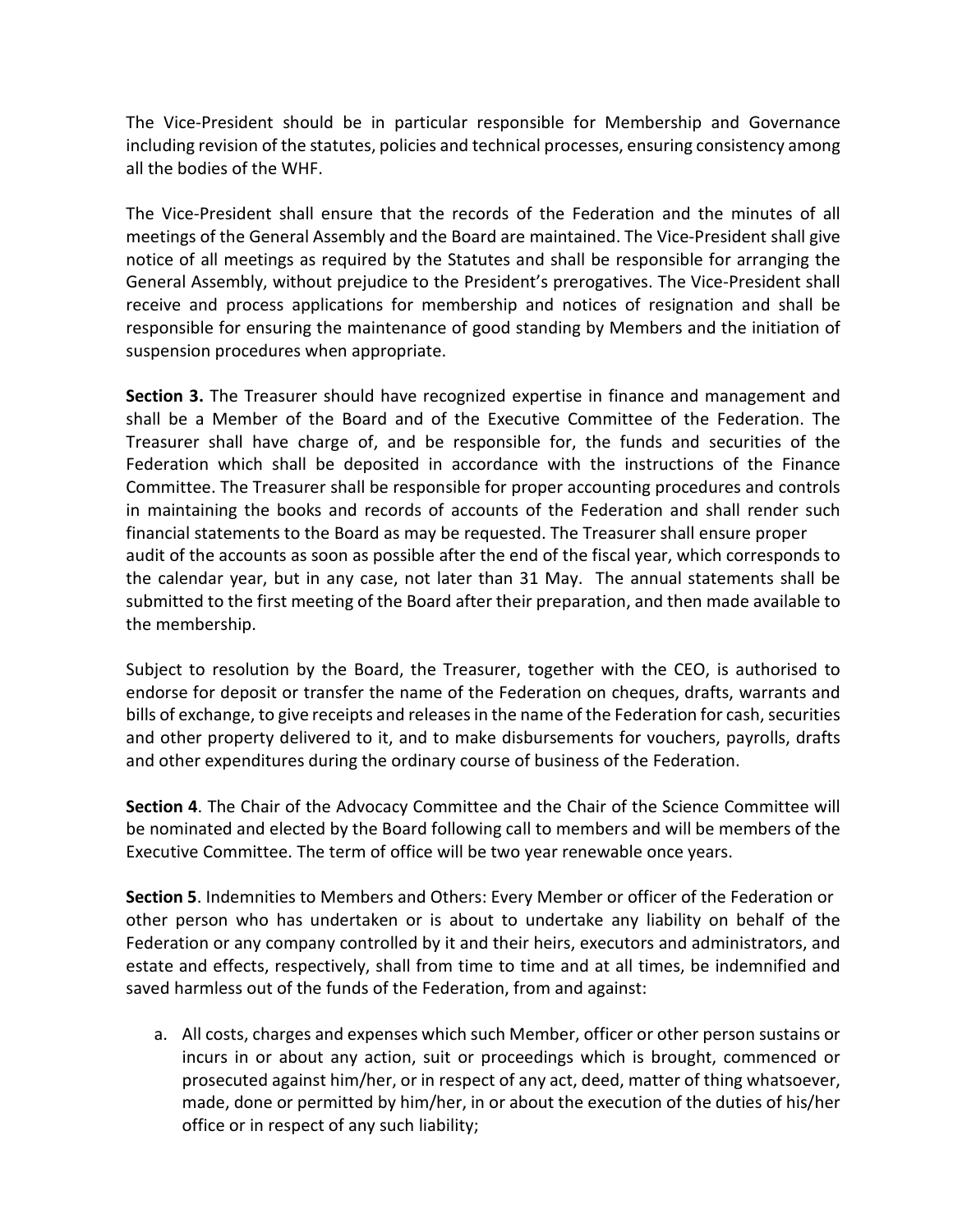b. All other costs, charges and expenses which he/she sustains or incurs in or about or in relation to the affairs thereof, except such costs, charges or expenses as are occasioned by his/her own wilful neglect or default.

### **Article VIII**

### **FUNCTIONS AND DUTIES OF PRESIDENTS ELECT AND VICE-PRESIDENTS ELECT**

**Section 1.** The President Elect shall be a Member of the Board. In the absence of the President, the Vice-President shall perform the duties of the President and shall have such further powers and duties as may be assigned by the Board. The President Elect and Vice President-Elect shall be members of the Board and shall have such duties as may be assigned by the Board.

### **Article IX**

### **FINANCES**

**Section 1.** The income of the Federation shall consist of:

- a. Membership fees;
- b. Surpluses from congresses and other conferences;
- c. Subsidies, donations, legacies;
- d. Profits from the sale of publications;
- e. Income from its assets;
- f. Income from fundraising initiatives.
- g. Income from appropriate merchandising opportunities.

**Section 2.** The fiscal year of the Federation shall be the calendar year.

**Section 3.** The Board shall determine the scale of membership fees at its reasonable discretion, by combining one or more relevant elements which may include GDP of the Member's country of domicile; whether the Member is based in a G20 country; the Members' number of permanent staff, the Members' number of Members; the size of the Members' operating budget. It may exempt certain categories of Members from membership fees, provided that this is disclosed in the fee schedule made available to all Members.

### **Article X**

### **DISSOLUTION, LIQUIDATION, FUSION**

**Section 1.** The dissolution or the fusion of the Federation can only be decided by a two-thirds majority vote of a General Assembly specially convened for one of the above-mentioned purposes.